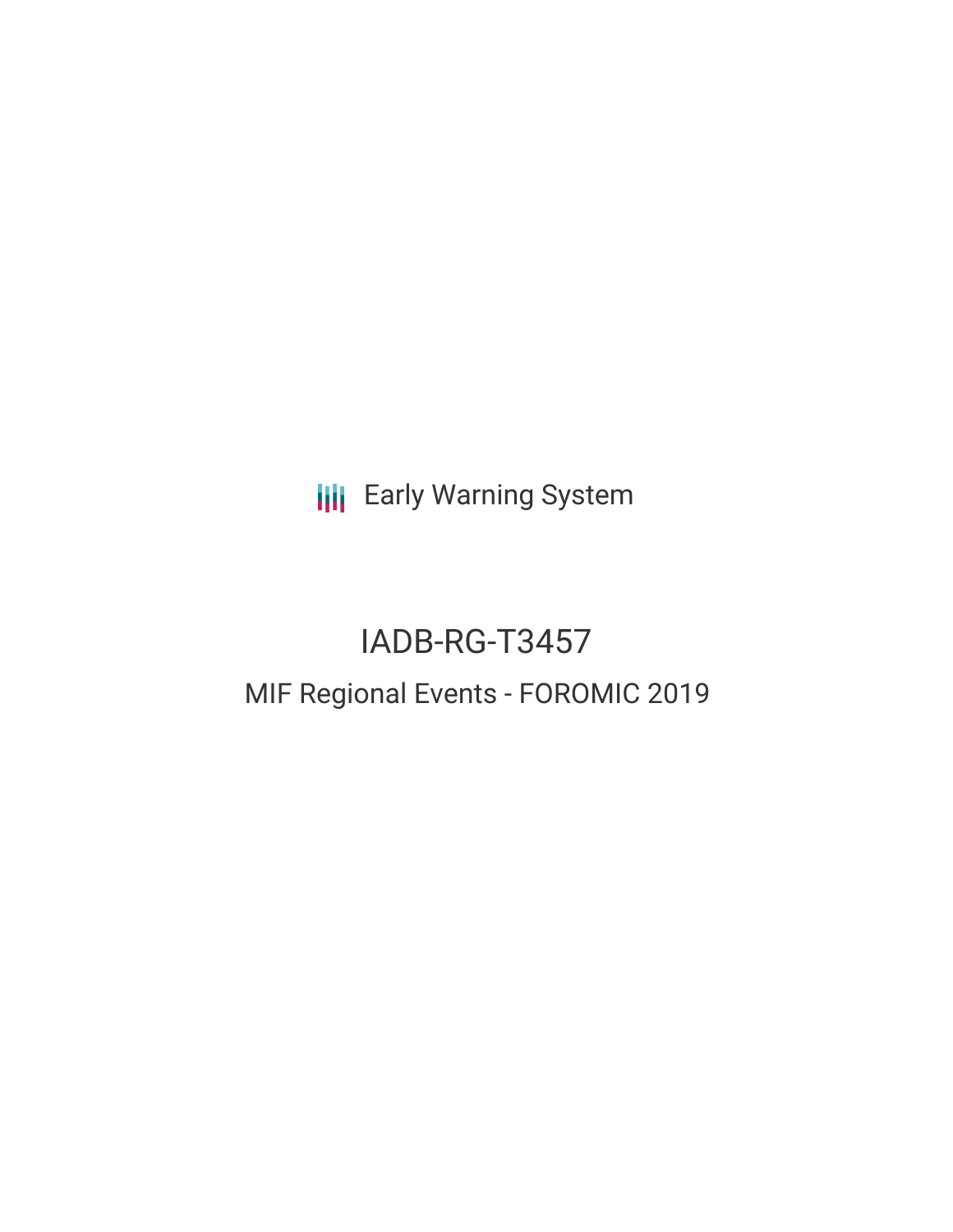

### **Quick Facts**

| <b>Financial Institutions</b>  | Inter-American Development Bank (IADB)    |
|--------------------------------|-------------------------------------------|
| <b>Status</b>                  | Approved                                  |
| <b>Bank Risk Rating</b>        |                                           |
| <b>Voting Date</b>             | 2019-04-22                                |
| <b>Borrower</b>                | Regional                                  |
| <b>Sectors</b>                 | Industry and Trade, Technical Cooperation |
| <b>Investment Type(s)</b>      | Fund, Grant                               |
| <b>Investment Amount (USD)</b> | $$0.90$ million                           |
| <b>Project Cost (USD)</b>      | \$ 0.90 million                           |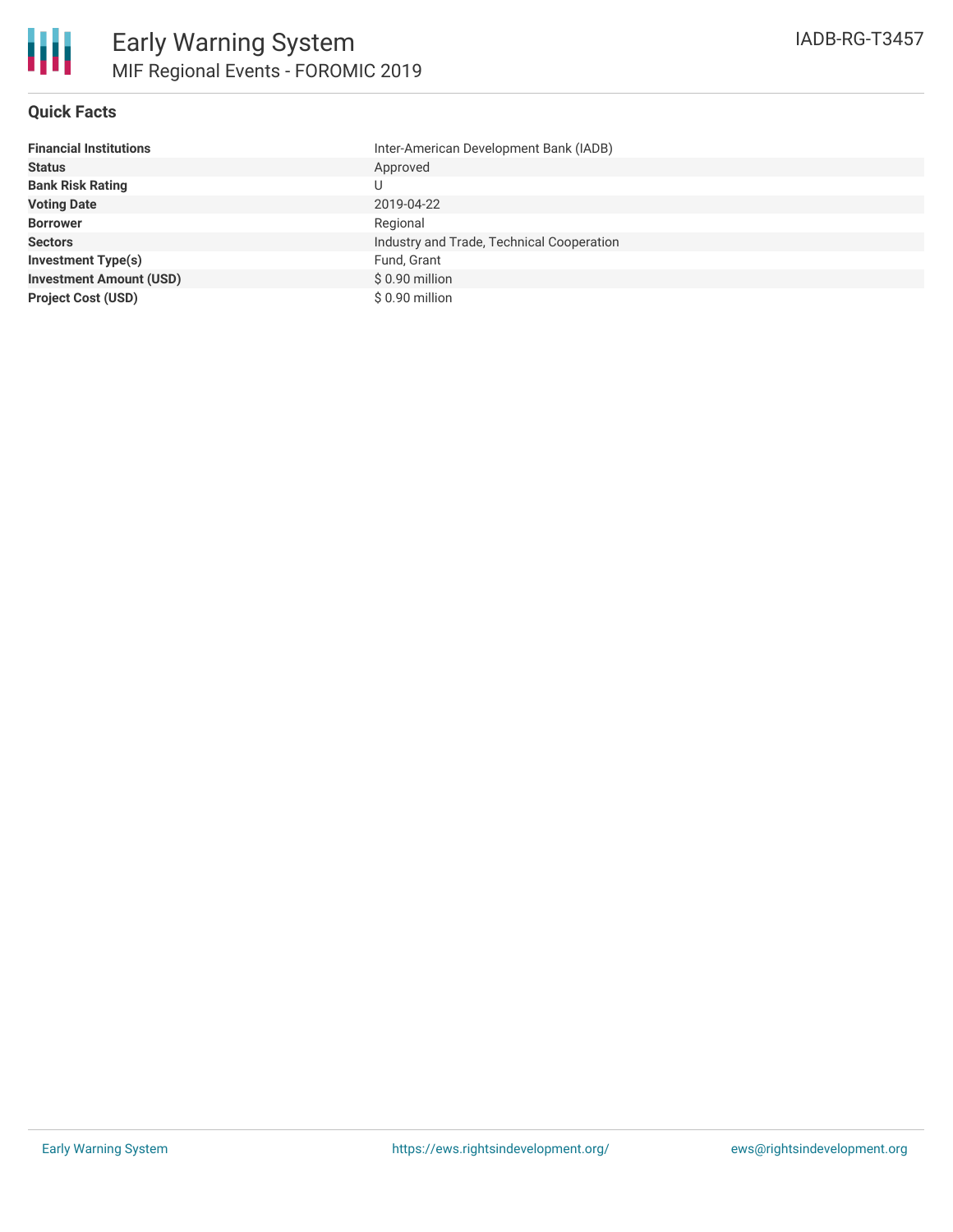

## **Project Description**

According to the bank, the objective of this project is to contribute to the dissemination of knowledge and best practices in MSMEs and financial and social inclusion in Latin America and the Caribbean, through the organization of the Foromic and preparation of related knowledge products to serve as a platform of dissemination and dialogue with partners and stakeholders on an annual or ongoing basis.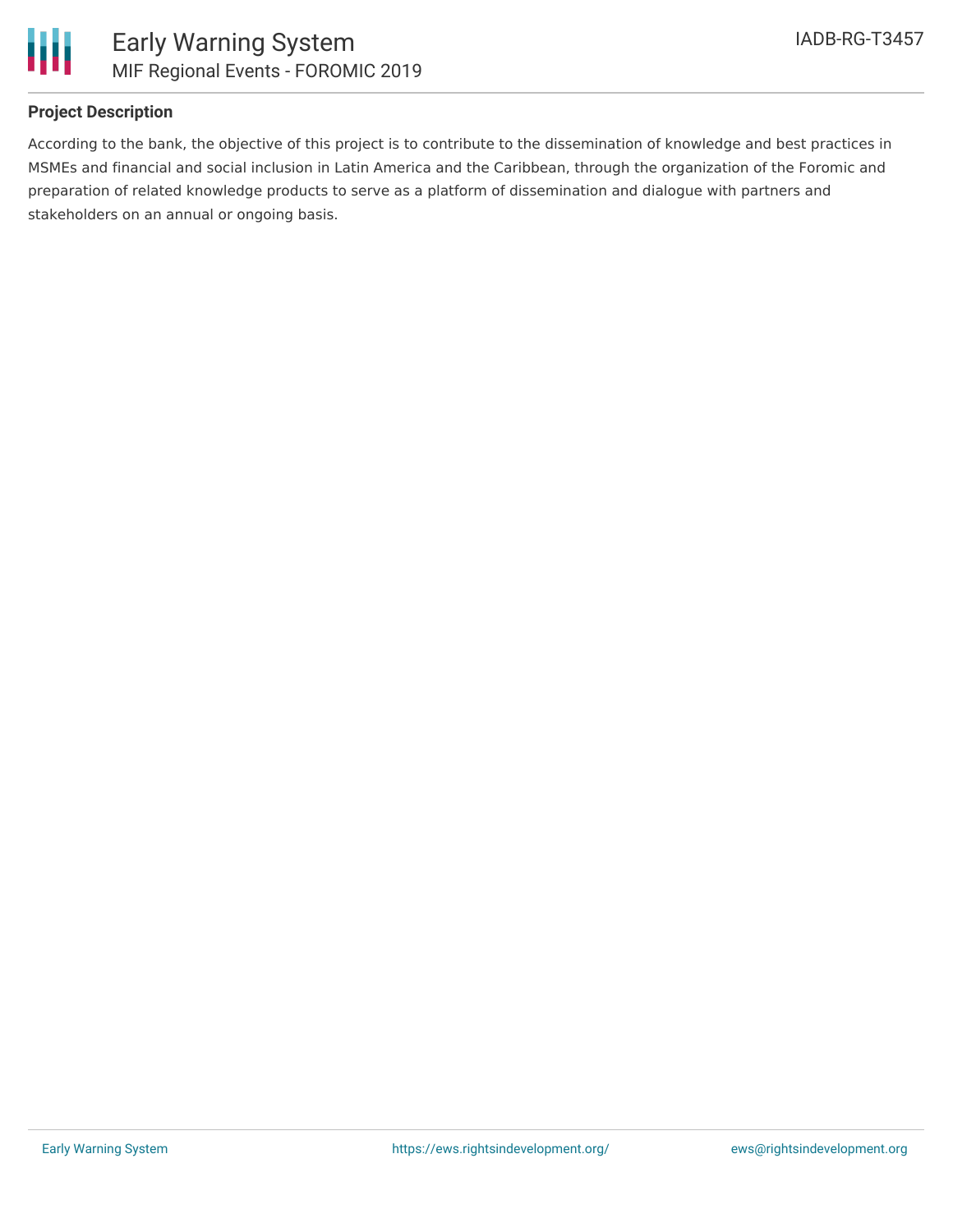### **Investment Description**

• Inter-American Development Bank (IADB)

Common Account - COFAB